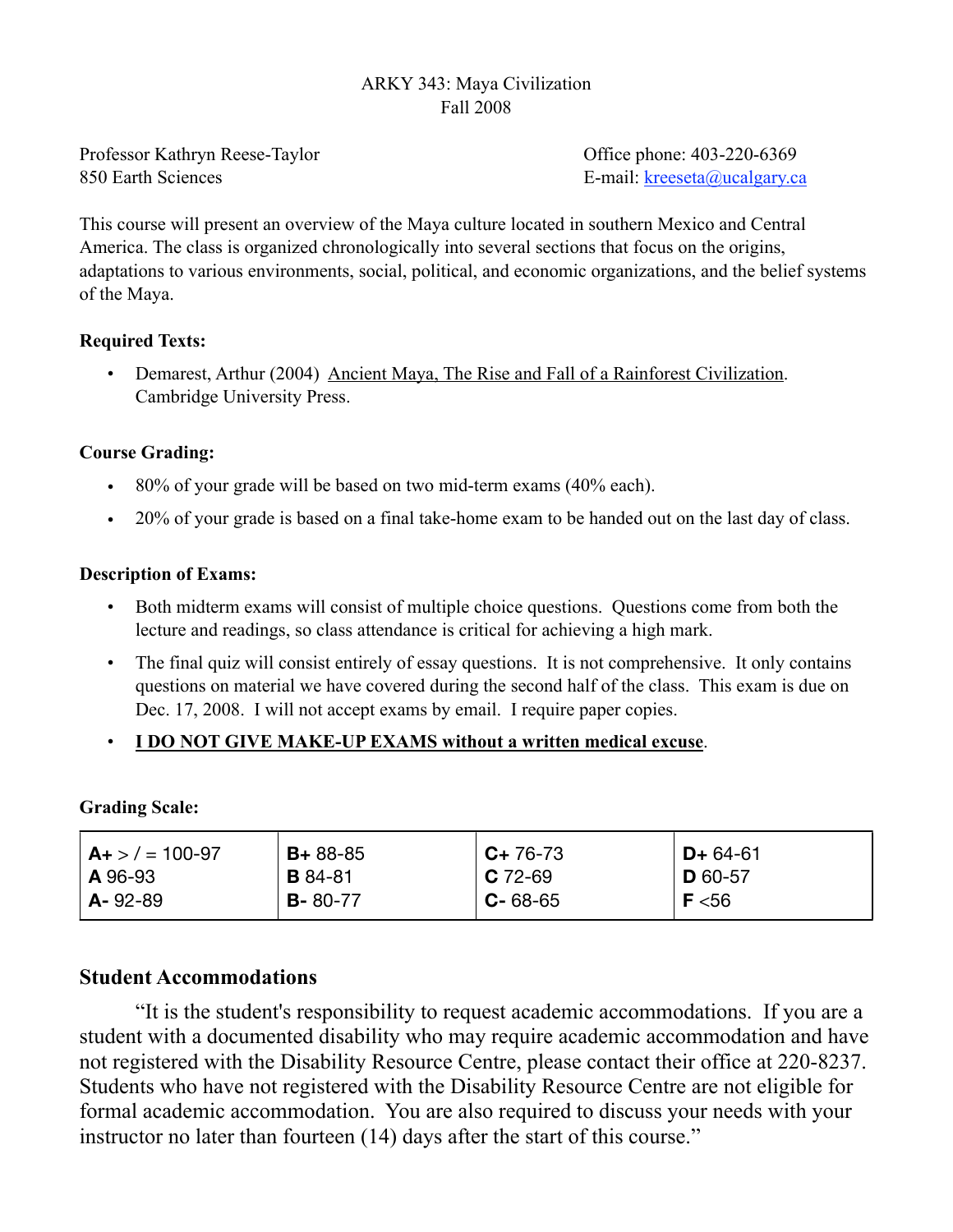# **DEPARTMENT OF ARCHAEOLOGY**

## **STATEMENT OF INTELLECTUAL HONESTY**

**(With thanks to the Department of Anthropology for use of their Statement of Intellectual Honesty as our guide.)** 

Intellectual honesty is the cornerstone of the development and acquisition of knowledge. Knowledge is cumulative and further advances are predicated on the contributions of others. In the normal course of scholarship, these contributions are apprehended, critically evaluated and utilized as a foundation for further inquiry. Intellectual honesty demands that the contribution of others be acknowledged.

Essentially, plagiarism is a form of cheating that involves submitting or presenting work in a course as if it were the student's own done expressly for that particular course when, in fact, it is not. Most commonly plagiarism exists when:

- the work submitted or presented was done, in whole or in part, by an individual other than the one submitting or presenting the work (this includes having another person impersonate the student or otherwise substituting the work of another for one's own in an examination or test).
- parts of the work are taken from another source without references to the original author.
- the whole work is copied from another source and/or
- a student submits or presents work in one course which has also been submitted in another course (even though it may be entirely the work of that student) without the express consent of the instructors of the courses concerned.

While it is recognized that scholarly work often involves reference to the ideas, data and conclusions of other scholars, intellectual honesty requires that such references be explicitly and clearly noted. Plagiarism is an extremely serious academic offense.

The elementary rules of quotation and paraphrase are given below. There are further details and conventions of punctuation that you will need to look up in a manual of style, but observance of these rules should assure compliance with contemporary standards of intellectual honesty.

• If you use more than four words from any source, put them in quotation marks and identify the source with a reference.

## EXAMPLE:

 It has been observed that "many tribes are, in a sense, ethnographic fictions" (Leach 1954: 291).

• If your direct quotation is more than three lines long, put it in block form, that is,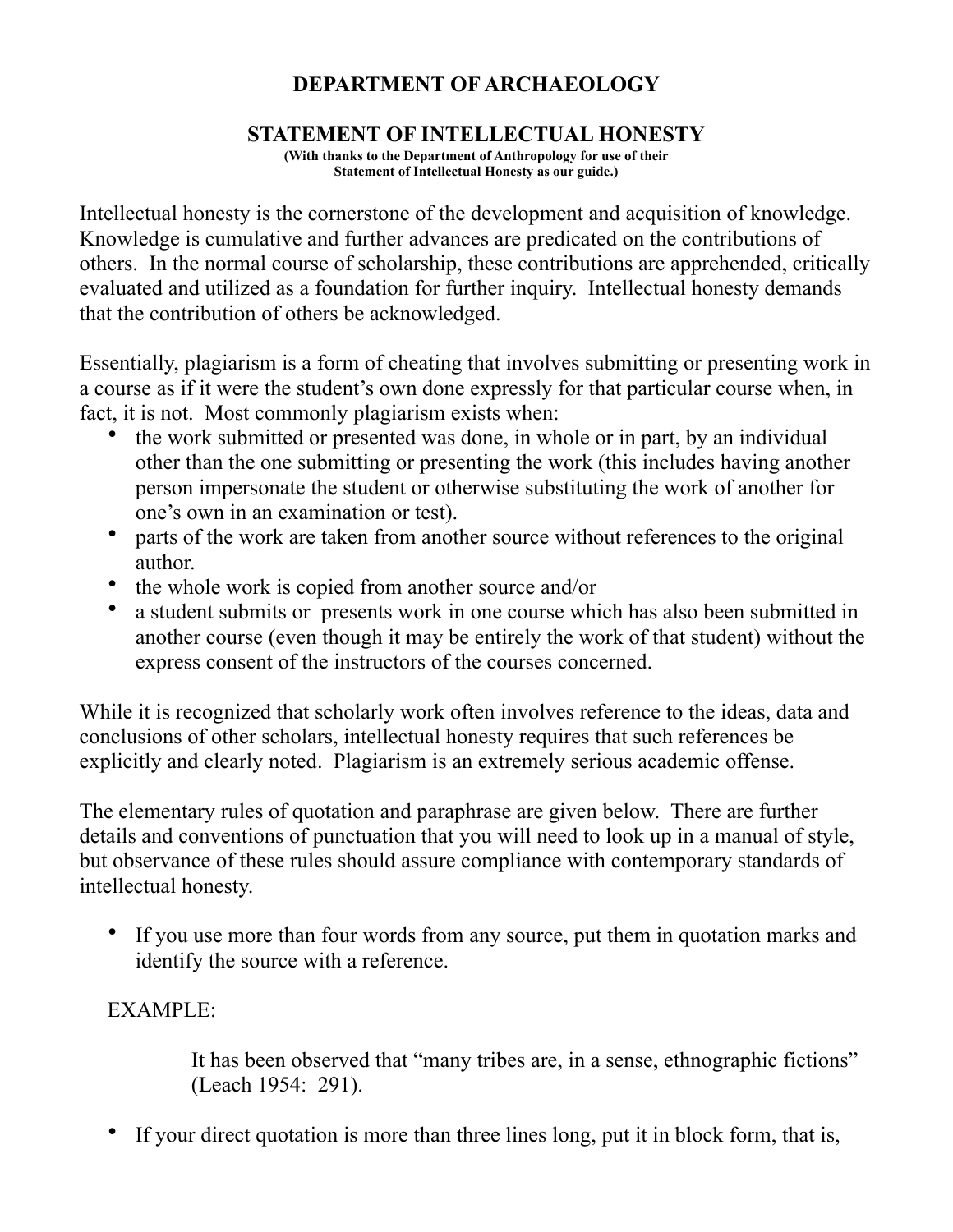left and right indented and single-spaced, without quotation marks and with a reference.

## EXAMPLE:

Malinowski thought of tribes as social systems with well defined boundaries. This conception of tribe was later to be challenged by one of his students, who observed that:

The ethnographer has often only managed to discern that existence of 'a tribe' because he took it as axiomatic that this kind of cultural entity must exist (Leach 1954: 291).

• To paraphrase the work of another means to present the same train of thought and evidence, but rephrased into your own words. Whenever you do this, you must include a note or reference to the source. A common mistake is to break up an author's words, and rearrange them slightly, passing them off as your own. This is wrong, even if you include a note or reference to the source. To do this for more than a few words is to commit plagiarism.

Below are three passages. The first is an excerpt from E.A. Leach, *Political Systems of Highland Burma*. The second is an improper paraphrase of the passage that would be considered plagiarism. The third is a proper paraphrase.

- It is largely an academic fiction to suppose that in a 'normal' ethnographic situation one ordinarily finds distinct 'tribes' distributed on the map in orderly fashion with clear-cut boundaries between them. I agree of course that ethnographic monographs frequently suggest tat this is the case, but are the facts proved? My own view is that the ethnographer has often only managed to discern the existence of 'a tribe' because he took it as axiomatic that this kind of cultural entity must exist. Many such tribes are, in a sense, ethnographic fictions (Leach 1954: 290-1). **(source)**
- It is an academic misconception to think that in a typical ethnographic situation tribes with clear-cut boundaries can be found distributed in an orderly fashion on the map. Ethnographic monographs often imply that this is so, but what are the facts? The ethnographer is often able to find a 'tribe' only because she takes it for granted that this kind of group must exist. Many tribes are figments of the anthropologist's imagination. **(plagiarism)**
- Ethnographic monographs often suggest that it is normally the case that there exist in the real world contiguous tribes with clearly discernible boundaries: however, it is Leach's view that such units are found only because the ethnographer has taken